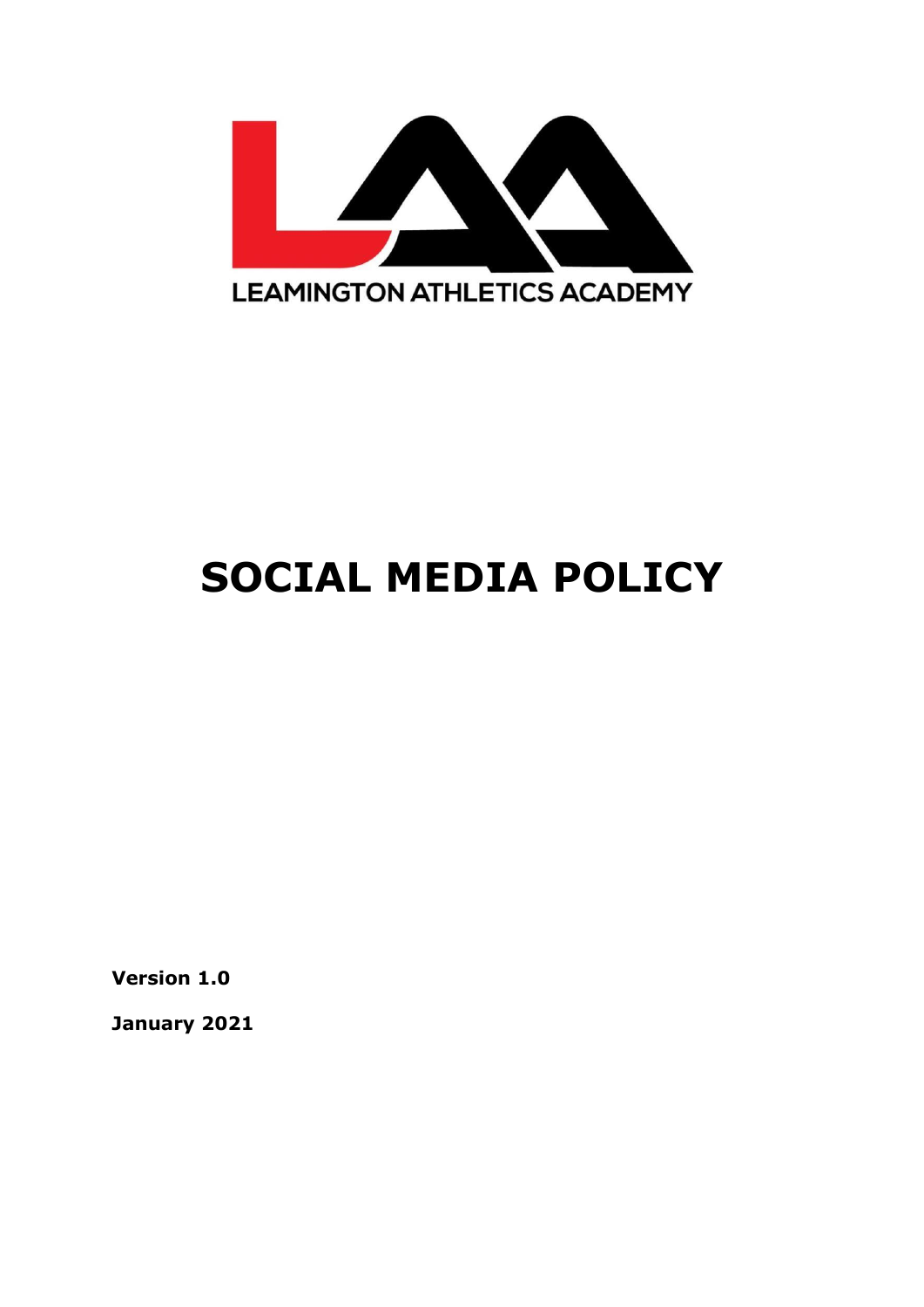### **Version Control**

| <b>Version</b> | <b>Date Effective</b> | <b>Summary of changes</b> |  |           |       | <b>Approved by</b> |          |
|----------------|-----------------------|---------------------------|--|-----------|-------|--------------------|----------|
| 1.0            | January 2021          | Creation                  |  | of Social | Media | Rachel             | Berney   |
|                |                       | policy                    |  |           |       | (Head              | Coach),  |
|                |                       |                           |  |           |       | Megan              | Clements |
|                |                       |                           |  |           |       | (Head Coach)       |          |
|                |                       |                           |  |           |       |                    |          |
|                |                       |                           |  |           |       |                    |          |
|                |                       |                           |  |           |       |                    |          |
|                |                       |                           |  |           |       |                    |          |
|                |                       |                           |  |           |       |                    |          |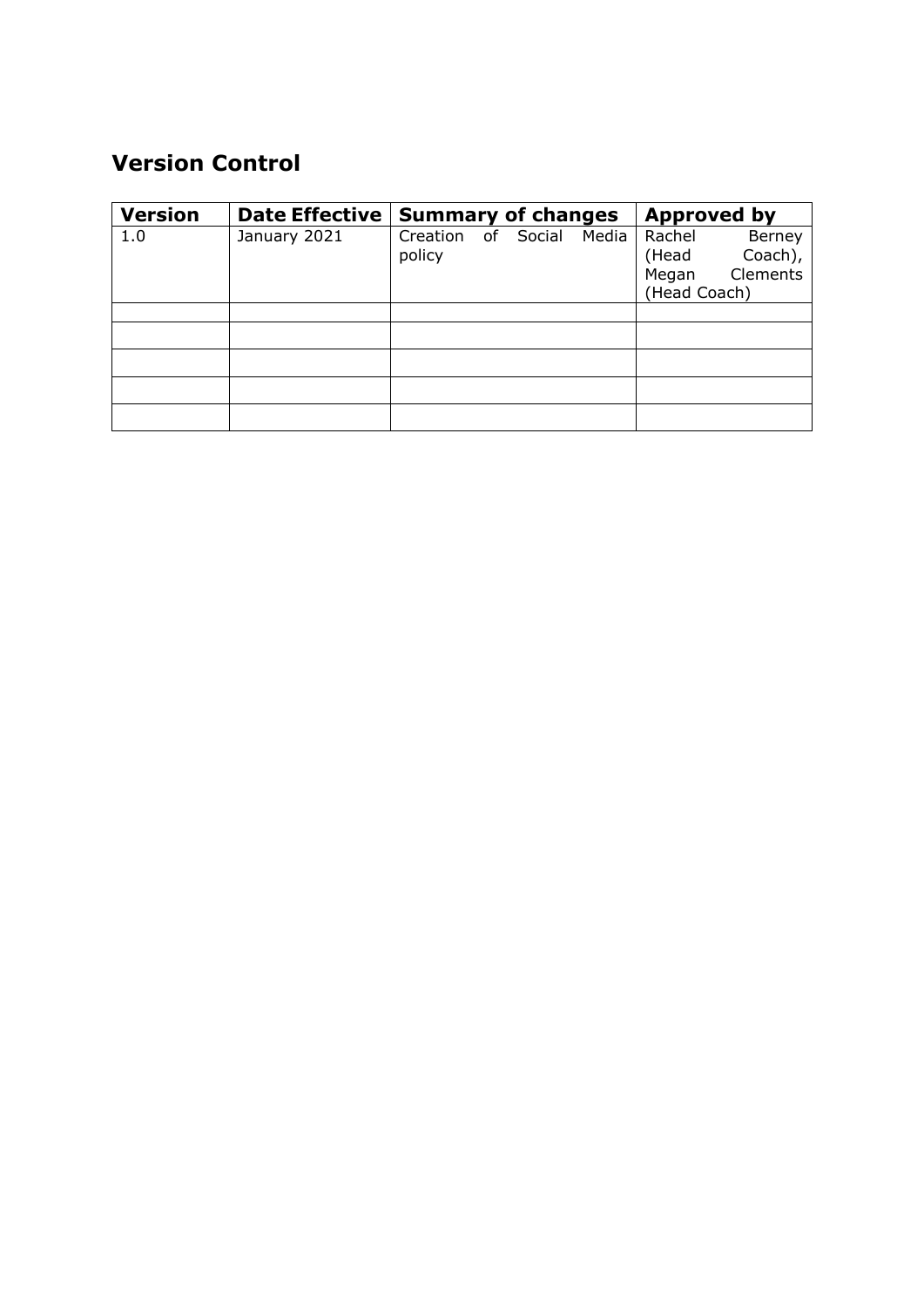# POLICY OVERVIEW

Social media is changing the way we communicate. This policy has been developed to inform our community about using social media so people feel enabled to participate, while being mindful of their responsibilities and obligations.

It provides practical guidance allowing all parties to benefit from the use of social media, while minimising potential risks and protecting those involved. It assists to establish a culture of openness, trust and integrity in all online activities related to the welfare of all our coaches, volunteers, members and anyone who may represent Leaming Athletics Academy.

This policy contains some information provided by Child Protection in Sport Unit (CPSU) which pertains to welfare issues when using social media for communication by LAA.

It also includes details of breaches of the policy. In circumstances where guidance about social media issues has not been given in this policy, we suggest you use common sense or seek out advice from those who have approved this policy.

For all Welfare issues and those regarding use of social media please email

[welfare@leamingtonathletics.co.uk](mailto:welfare@leamingtonathletics.co.uk)

## 1. Application of the Social Media policy

This policy applies to all persons who are involved with LAA, the activities of Safeguarding & Welfare, whether they are in a paid or unpaid/voluntary capacity, including but not restricted to:

- member athletes
- persons appointed or elected to the LAA board / committee
- Directors of the club
- coaches and assistant coaches, sports leaders, officials
- Parents, family members and spectators

Directors, Head Coach and Welfare Officers *are responsible for all* matters related to this policy.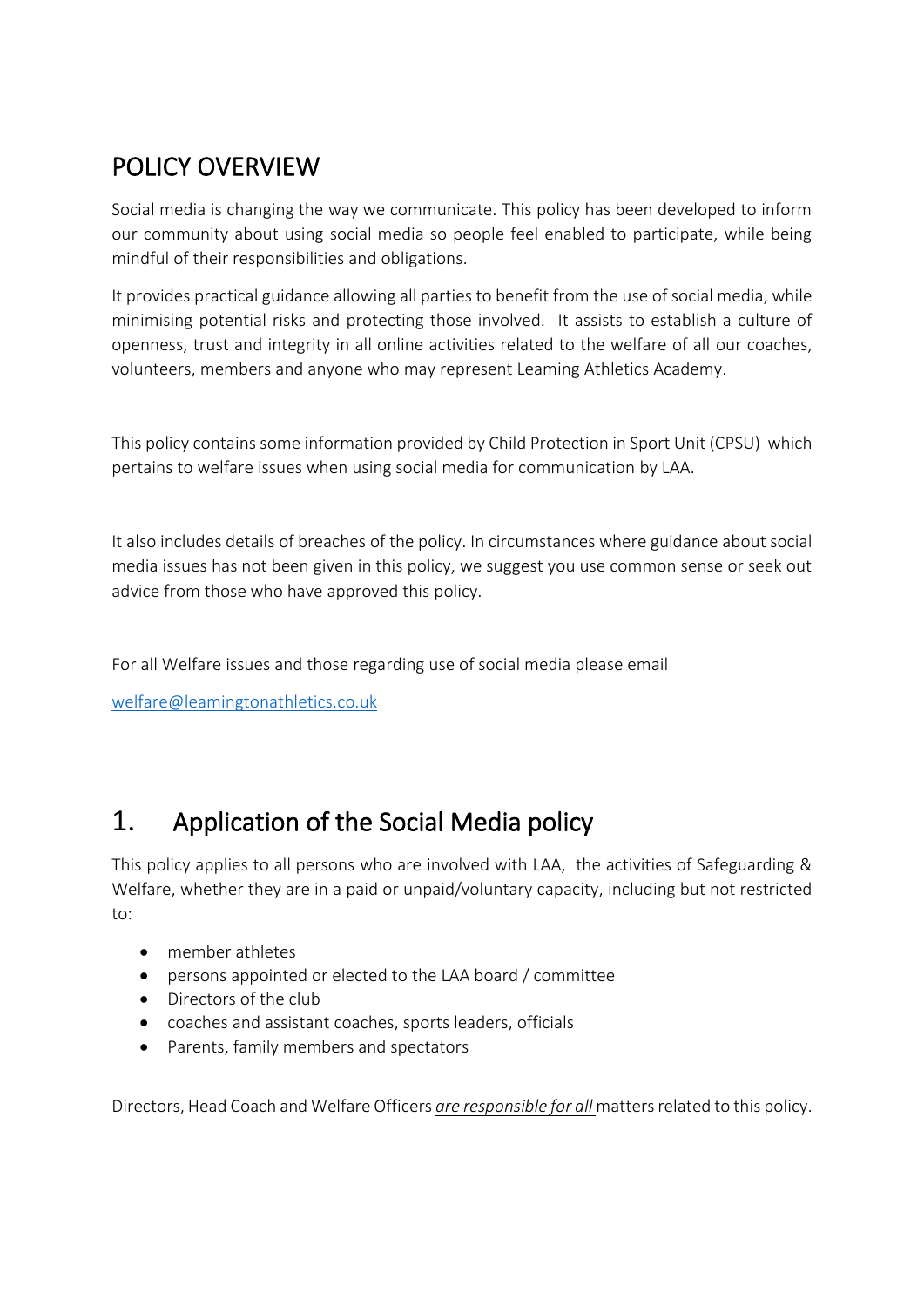This policy is applicable when using social media as:

- 1. an officially designated individual representing LAA on social media.
- 2. The posting of content on social media in relation to LAA that might affect LAA business, products, services, events, sponsors, other club members or reputation.

Any misuse of social media in a manner that does not directly refer to LAA may still be regulated by other policies, rules or regulations of LAA.

# 2. Guidelines / Principles

You must adhere to the following guidelines when using social media related to LAA.

#### (i) Use common sense

Think before you share and ask yourself whether sharing might have consequences for the LAA community. If in doubt in anyway, , *seek advice* from others before doing so, or refrain from sharing the content.

#### (ii) Protect your privacy

Be smart about protecting yourself and your privacy. When posting content online there is potential for that content to become publicly available through a variety of means, even if it was intended to be shared privately.

You should refrain from posting any content online that you would not be happy for anyone to see, even if you feel confident that a particular individual would never see it.

Where possible, privacy settings on social media platforms should be set to limit access. You should also be *cautious about disclosing your personal details*.

#### (iii) Act with integrity & respect

Respect confidentiality and sensitivity when using social media, you must maintain the privacy of LAA confidential information. This includes information that is not publicly accessible, widely known, not expected to be shared outside of LAA or information belonging or about other members.

When using social media and representing LAA, you should be considerate to others and should not post information when you have been asked not to, or where consent has not been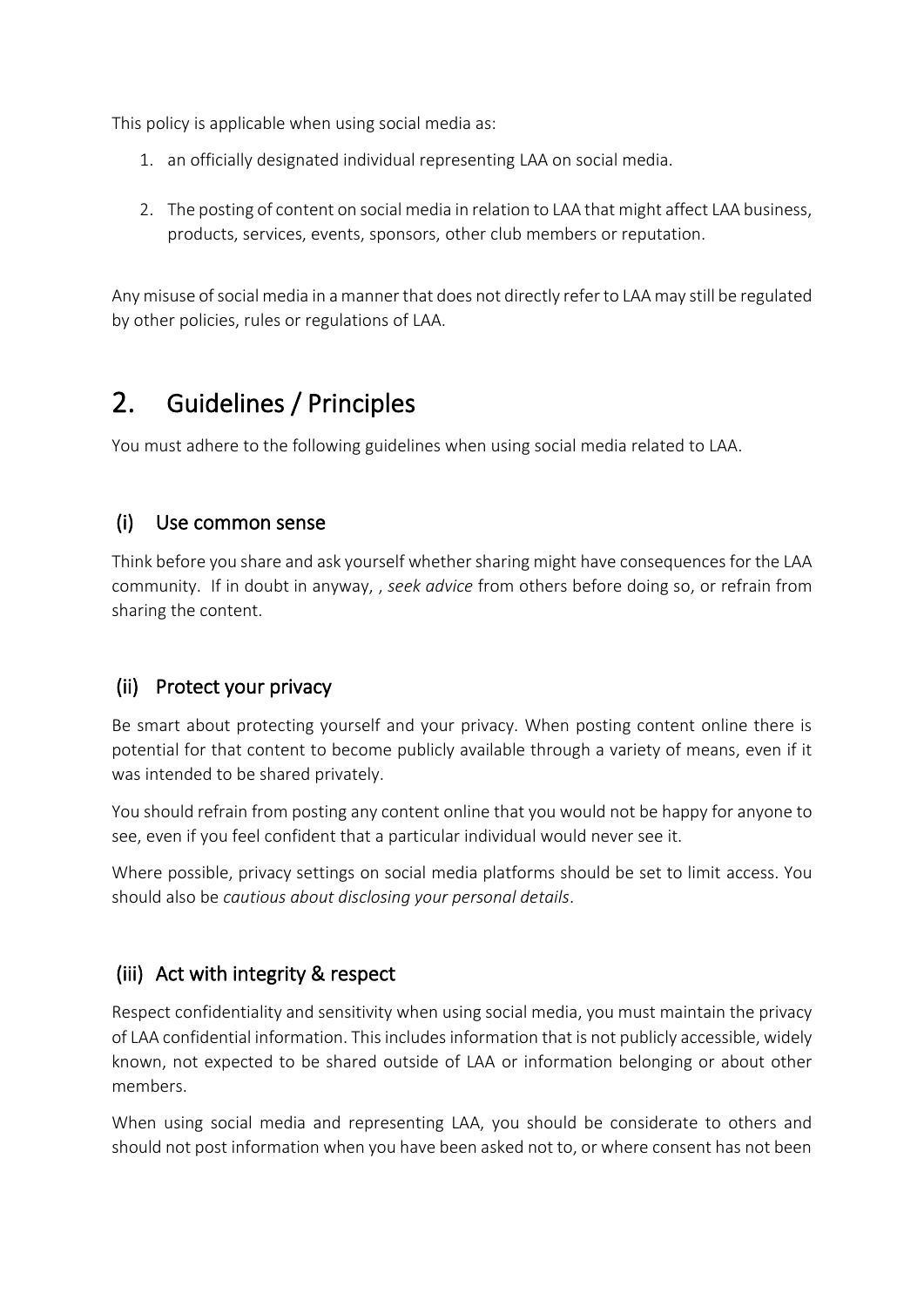sought and given. You must also remove information immediately about another person, if that person asks you to do so.

#### (iv) Be honest

Your honesty—or dishonesty—may be quickly noticed in the social media environment. Do not say anything that is dishonest, untrue or misleading. *Check the source and the facts* before uploading or posting anything.

Do not post anonymously, using pseudonyms or false screen names. Be transparent and honest. Use your real name, be clear about who you are and identify any affiliations you have.

If you make an endorsement or recommendation about something you are affiliated with, or have a close relationship with, you must disclose that affiliation.

*The web is not anonymous.* You are accountable for your actions both on and offline, including the information you post via your personal social media accounts.

# 3. LAA – Our responsibilities online

As part of using the internet and social media, our organisation will:

- Understand the safety aspects of using websites, social media, apps and other forms of digital communication.
- Be aware that it doesn't matter what devices are being used for interaction but that the same safety aspects apply
- When using social media platforms (e.g.: Facebook, Instagram, Twitter) ensure that we adhere to relevant legislation and good practice guidelines.
- Regularly review existing safeguarding policies and procedures to ensure the online safeguarding issues are fully integrated, including:
	- o Making sure concerns about abuse on the club's online platforms is reported using the Reporting 'Incident Procedure form' reporting.
- Incorporating online bullying in the Athlete's Behaviour policy.
- Providing guidance and support for the person responsible for managing organisations online presence.
- Anyone investigated for abuse online and deemed to have done so, will be removed and blocked from all connections with any of the club's social platforms.

## 3.1 Using digital technology to communicate

When using video, text, voice, instant messaging our organisation needs to take the following precautions to ensure the safety of young people: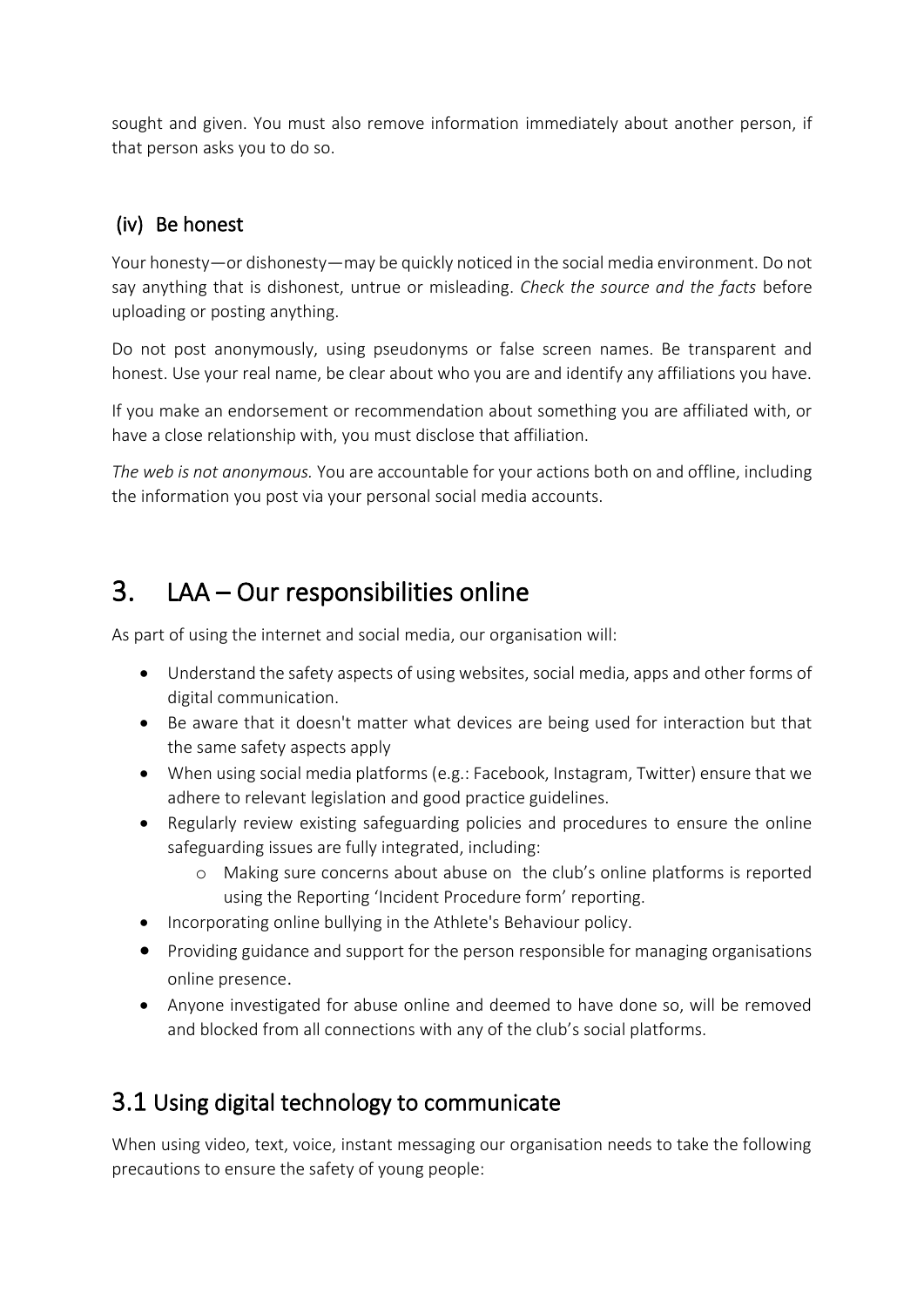Staff/Coaches will

- avoid having children's mobile numbers
- seek parental permission to contact a child or young person and the purpose must be clearly defined
- A method of accountability will be in place so copies of text/emails are available to another adult, such as Welfare Officer, Head coach
- Texts/messages will to young people only for the purpose of communicating club information
- If a young person is interprets this communication and engages in a conversational basis staff/coaches must
	- o End the conversation/stop replying
	- o Suggest further discussions take place at training
	- o If concerned about the young person's need to engage , share with the club welfare officer or local support agencies.

#### 3.2 Managing online presence

Our online presence on the LAA website and social media platforms will it here to the following guidelines:

- All social media accounts will be password protected, with at least 2 members having access to each account and password.
- The account will be monitored by a designated person.
- A designated person managing online presents will seek advice from our governing body England Athletics (EA) and UKA. With regards to safeguarding requirements.
- A designated person will remove inappropriate posts explaining why and informing anyone who may be affected.
- Details of children's home address, phone number or school name must not be identified.
- All posts and correspondence will consistent with our club aims
- Make sure that members and parents know who manages our social media, in case they wish to confidentially raise any concerns. All will be documented by the club welfare Officer.
- Any children younger than the age restrictions for the social media platform require parental permission to have footage, photos or comments uploaded to that platform.
- Abide by copyright laws when using material.
- Club coaches, officers and ambassadors should not communicate with young people via personal accounts or private messages.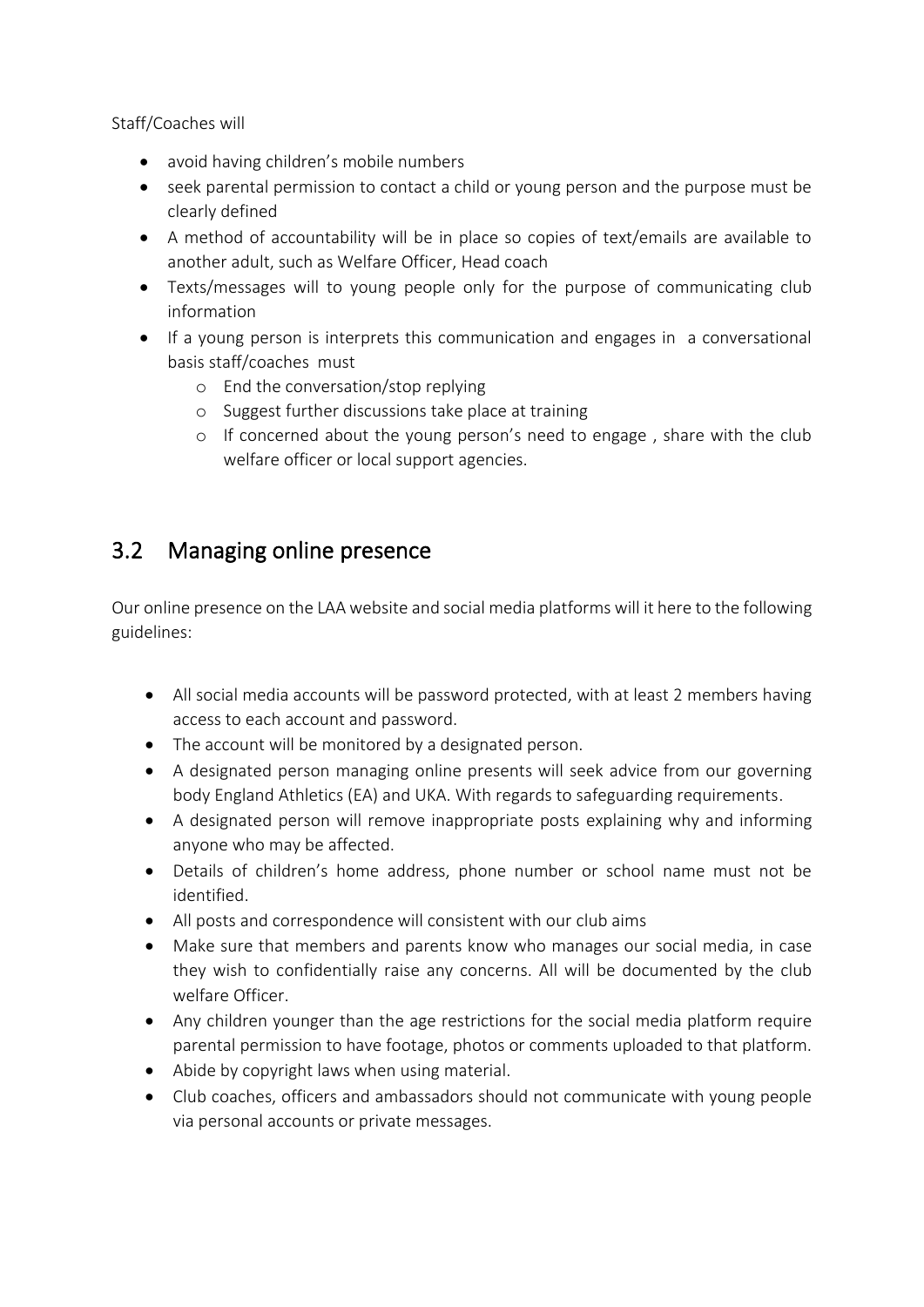- Emails should not be sent to children or young people without another member of staff copied in on the correspondence. This correspondence should be within normal office hours where possible.
- Emails should be signed off professionally and without 'kisses' (x) or emoji's.
- Any disclosures of abuse on social media must follow the club procedures for reporting and include the club Welfare Officer.
- Coaches and Sports Leaders and Ambassadors must not engage in 'sexting' or sending pictures to anyone that are obscene, indecent, or menacing.
- Coaches/staff and members must not post any material that is offensive, harassing, discriminatory, embarrassing, intimidating, sexually explicit, bullying, hateful, racist, sexist or otherwise inappropriate.

## 4. What we expect of children & young people

We need children and parents to be aware of this safety policy.

We expect young peoples' behaviour online to be in line with our Statement of Acceptable Use (SAU) and should follow these guidelines when using digital devices to access online.

## 4.1 Using mobile during sports activities

If there is shared use of a digital device as part of the training activity within the organisation and/or at competition venues:

- We expect children and young people to adhere to the guidelines in our Statement of Acceptable Use
- Appropriate restrictions will be used with 'parental controls' switched on.

The club will commit to implementing and sharing this policy and raising any concerns quickly using the club welfare procedures.

## 5. Using social media in an official capacity

You must be authorised by our Club Secretary before engaging in social media as a representative of LAA. To become authorised to represent LAA in an official capacity, you must have completed a signed a Statement of Acceptable Use and returned to the Welfare Officer.

By virtue of being part of the LAA community, any social media representative is considered an extension of the LAA brand. As such, the boundaries between when an individual is